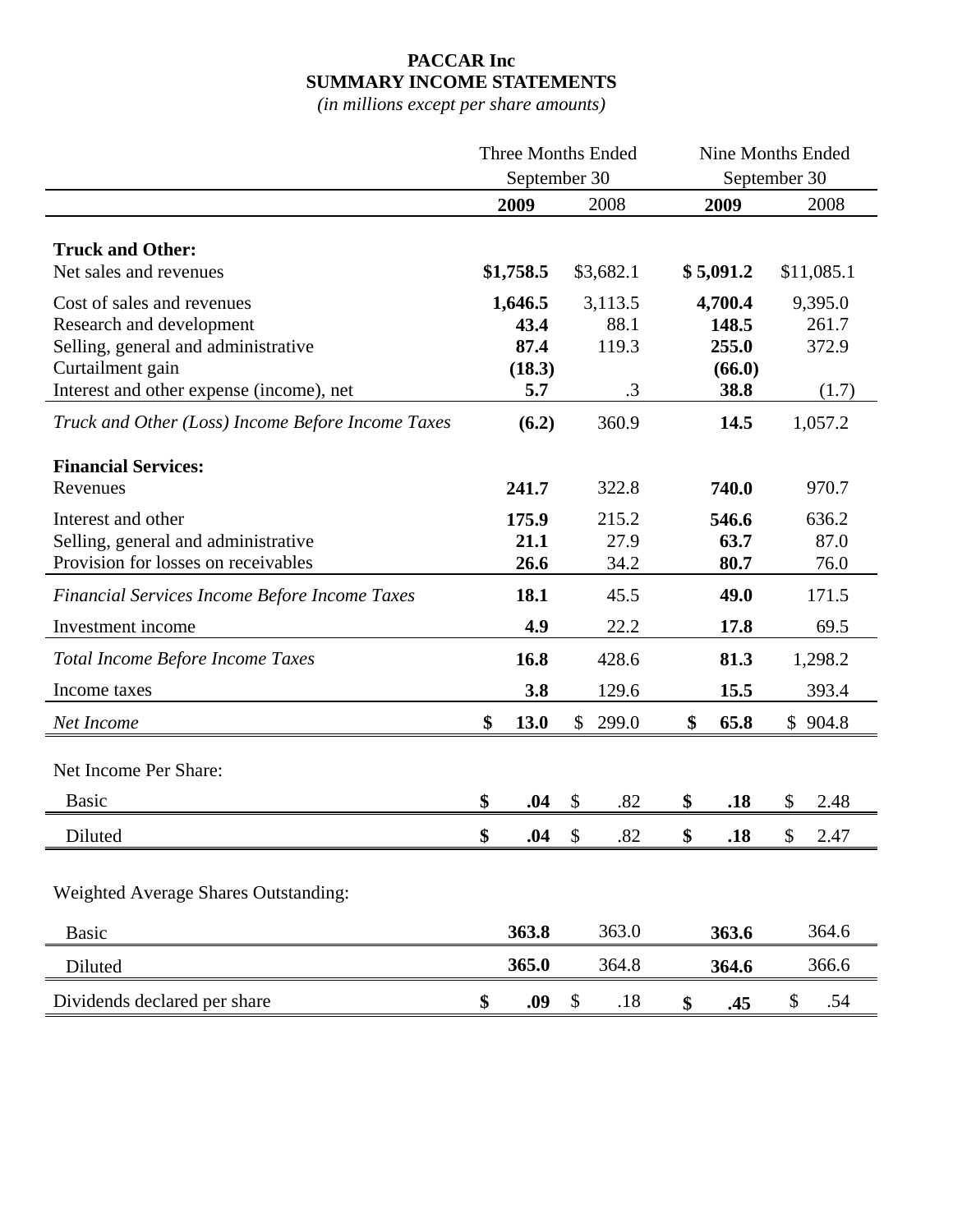## **PACCAR Inc CONDENSED BALANCE SHEETS**

*(in millions)*

|                                               | <b>September 30</b><br>2009 | December 31<br>2008 |
|-----------------------------------------------|-----------------------------|---------------------|
| <b>ASSETS</b>                                 |                             |                     |
| <b>Truck and Other:</b>                       |                             |                     |
| Cash and marketable debt securities           | \$1,984.2                   | \$2,074.6           |
| Trade and other receivables, net              | 655.4                       | 698.7               |
| Inventories                                   | 629.0                       | 658.1               |
| Property, plant and equipment, net            | 1,761.9                     | 1,782.8             |
| Equipment on operating leases and other       | 1,079.6                     | 1,005.2             |
| <b>Financial Services Assets</b>              | 8,687.3                     | 10,030.4            |
|                                               | \$14,797.4                  | \$16,249.8          |
| <b>LIABILITIES AND STOCKHOLDERS' EQUITY</b>   |                             |                     |
| <b>Truck and Other:</b>                       |                             |                     |
| Accounts payable, deferred revenues and other | \$2,459.0                   | \$2,899.7           |
| Dividend payable                              |                             | 36.3                |
| Long-term debt                                | 171.9                       | 19.3                |
| <b>Financial Services Liabilities</b>         | 7,133.6                     | 8,447.8             |
| <b>STOCKHOLDERS' EQUITY</b>                   | 5,032.9                     | 4,846.7             |
|                                               | \$14,797.4                  | \$16,249.8          |
| <b>Common Shares Outstanding</b>              | 363.9                       | 362.7               |

## **GEOGRAPHIC REVENUE DATA**

|                          | Three Months Ended<br>September 30 |               |           | Nine Months Ended<br>September 30 |
|--------------------------|------------------------------------|---------------|-----------|-----------------------------------|
|                          | 2009                               | 2008          | 2009      | 2008                              |
| United States and Canada | \$1,039.3                          | 1,363.1<br>\$ | \$2,970.0 | 4,387.3<br>S                      |
| Europe                   | 646.7                              | 2,000.5       | 2,077.9   | 5,771.1                           |
| Other                    | 314.2                              | 641.3         | 783.3     | 1,897.4                           |
|                          | \$2,000.2                          | 4.004.9       | \$5,831.2 | 12,055.8                          |